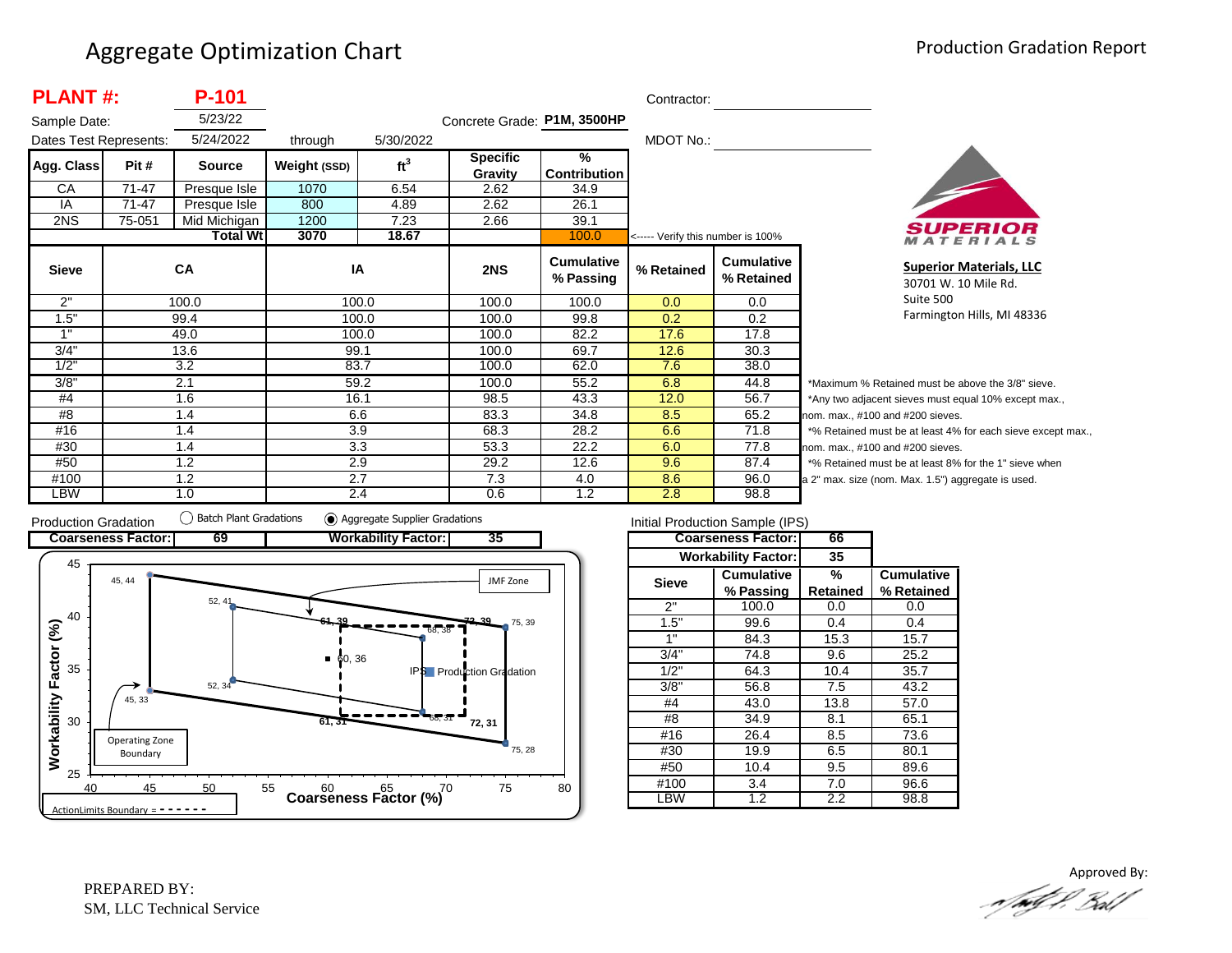| <b>PLANT#:</b>         |        | $P-102$              |              |                 |                             |                                      | Contractor:                       |                                 |              |
|------------------------|--------|----------------------|--------------|-----------------|-----------------------------|--------------------------------------|-----------------------------------|---------------------------------|--------------|
| Sample Date:           |        | 5/23/22              |              |                 | Concrete Grade: P1M, 3500HP |                                      |                                   |                                 |              |
| Dates Test Represents: |        | 5/24/2022<br>through |              | 5/30/2022       |                             | MDOT No.:                            |                                   |                                 |              |
| Agg. Class             | Pit #  | <b>Source</b>        | Weight (SSD) | ft <sup>3</sup> | <b>Specific</b><br>Gravity  | $\frac{9}{6}$<br><b>Contribution</b> |                                   |                                 |              |
| CA                     | 58-003 | Stoneco              | 1370         | 8.16            | 2.69                        | 43.9                                 |                                   |                                 |              |
| IA                     | 58-003 | Stoneco              | 550          | 3.28            | 2.69                        | 17.6                                 |                                   |                                 |              |
| 2NS                    | 81-019 | Pleasant Lake        | 1200         | 7.26            | 2.65                        | 38.5                                 |                                   |                                 |              |
|                        |        | <b>Total Wt</b>      | 3120         | 18.70           |                             | 100.0                                | <----- Verify this number is 100% |                                 |              |
| <b>Sieve</b>           |        | <b>CA</b>            | IA           |                 | 2NS                         | <b>Cumulative</b><br>% Passing       | % Retained                        | <b>Cumulative</b><br>% Retained |              |
| 2"                     |        | 100.0                | 100.0        |                 | 100.0                       | 100.0                                | 0.0                               | 0.0                             |              |
| 1.5"                   |        | 100.0                | 100.0        |                 | 100.0                       | 100.0                                | 0.0                               | 0.0                             |              |
| 1"                     |        | 66.4                 | 100.0        |                 | 100.0                       | 85.2                                 | 14.8                              | 14.8                            |              |
| 3/4"                   |        | 38.6                 | 100.0        |                 | 100.0                       | 73.0                                 | 12.2                              | 27.0                            |              |
| 1/2"                   |        | 14.5                 |              | 95.3            | 100.0                       | 61.6                                 | 11.4                              | 38.4                            |              |
| 3/8"                   |        | 10.0                 | 82.9         |                 | 100.0                       | 57.5                                 | 4.2                               | 42.5                            |              |
| #4                     |        | 3.0                  | 24.8         |                 | 97.1                        | 43.0                                 | 14.4                              | 57.0                            |              |
| #8                     |        | 1.6                  | 5.6          |                 | 80.5                        | 32.7                                 | 10.4                              | 67.3                            | <sub>n</sub> |
| #16                    |        | 1.3                  | 2.2          |                 | 63.5                        | 25.4                                 | 7.3                               | 74.6                            |              |
| #30                    |        | 1.2                  |              | 1.4             | 46.3                        | 18.6                                 | 6.8                               | 81.4                            | n            |
| #50                    |        | 1.1                  | 1.1          |                 | 23.4                        | 9.7                                  | 8.9                               | 90.3                            |              |
| #100                   |        | 1.0                  |              | 1.0             | 8.0                         | 3.7                                  | 6.0                               | 96.3                            | la           |
| LBW                    |        | 0.9                  | 0.8          |                 | 1.7                         | 1.2                                  | 2.5                               | 98.8                            |              |



**Superior Materials, LLC** 30701 W. 10 Mile Rd. Suite 500 Farmington Hills, MI 48336

\*Maximum % Retained must be above the 3/8" sieve. \*Any two adjacent sieves must equal 10% except max., om. max., #100 and #200 sieves. \*% Retained must be at least 4% for each sieve except max., om. max., #100 and #200 sieves. % Retained must be at least 8% for the 1" sieve when 2" max. size (nom. Max. 1.5") aggregate is used.



| Intial Production Sample (IPS) |                            |          |                   |  |  |  |  |  |  |
|--------------------------------|----------------------------|----------|-------------------|--|--|--|--|--|--|
|                                | <b>Coarseness Factor:</b>  | 67       |                   |  |  |  |  |  |  |
|                                | <b>Workability Factor:</b> | 35       |                   |  |  |  |  |  |  |
| <b>Sieve</b>                   | <b>Cumulative</b>          | %        | <b>Cumulative</b> |  |  |  |  |  |  |
|                                | % Passing                  | Retained | % Retained        |  |  |  |  |  |  |
| 2"                             | 100.0                      | 0.0      | 0.0               |  |  |  |  |  |  |
| 1.5"                           | 100.0                      | 0.0      | 0.0               |  |  |  |  |  |  |
| 1"                             | 85.5                       | 14.5     | 14.5              |  |  |  |  |  |  |
| 3/4"                           | 73.4                       | 12.1     | 26.6              |  |  |  |  |  |  |
| 1/2"                           | 61.0                       | 12.4     | 39.0              |  |  |  |  |  |  |
| 3/8"                           | 56.2                       | 4.8      | 43.8              |  |  |  |  |  |  |
| #4                             | 43.1                       | 13.1     | 56.9              |  |  |  |  |  |  |
| #8                             | 34.9                       | 8.2      | 65.1              |  |  |  |  |  |  |
| #16                            | 29.4                       | 5.5      | 70.6              |  |  |  |  |  |  |
| #30                            | 21.6                       | 7.8      | 78.4              |  |  |  |  |  |  |
| #50                            | 8.1                        | 13.4     | 91.9              |  |  |  |  |  |  |
| #100                           | $2.2\,$                    | 5.9      | 97.8              |  |  |  |  |  |  |
| .BW                            | 1.4                        | 0.8      | 98.6              |  |  |  |  |  |  |

Approved By:<br>Approved By: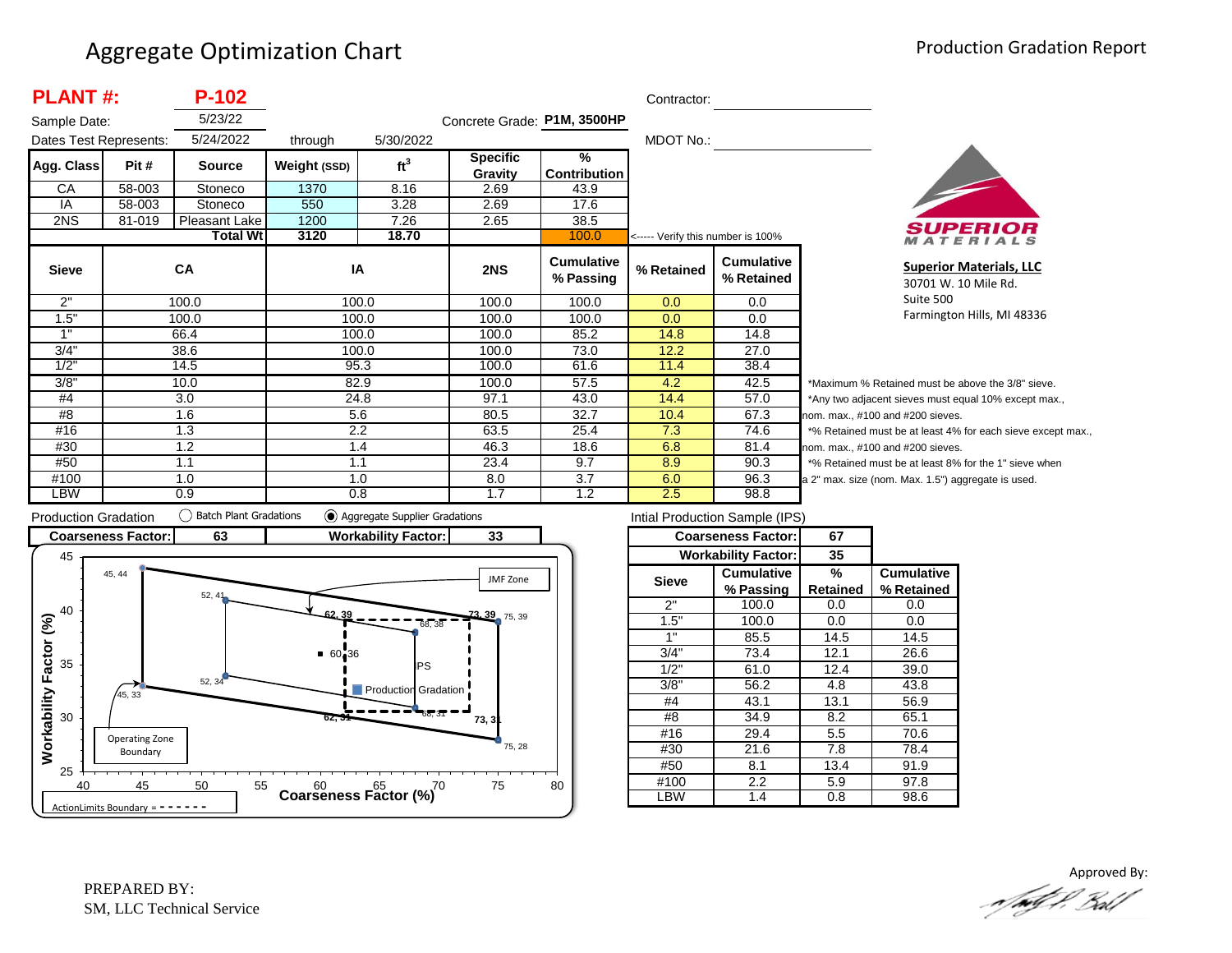| <b>PLANT#:</b>         |        | P-103           |              |                 |                             |                                      | Contractor:                       |                                 |
|------------------------|--------|-----------------|--------------|-----------------|-----------------------------|--------------------------------------|-----------------------------------|---------------------------------|
| Sample Date:           |        | 5/23/22         |              |                 | Concrete Grade: P1M, 3500HP |                                      |                                   |                                 |
| Dates Test Represents: |        | 5/24/2022       | through      | 5/30/2022       |                             |                                      | MDOT No.:                         |                                 |
| Agg. Class             | Pit #  | <b>Source</b>   | Weight (SSD) | ft <sup>3</sup> | <b>Specific</b><br>Gravity  | $\frac{9}{6}$<br><b>Contribution</b> |                                   |                                 |
| CA                     | 58-003 | Stoneco         | 1370         | 8.16            | 2.69                        | 43.9                                 |                                   |                                 |
| IA                     | 58-003 | Stoneco         | 550          | 3.28            | 2.69                        | 17.6                                 |                                   |                                 |
| 2NS                    | 81-019 | Pleasant Lake   | 1200         | 7.26            | 2.65                        | 38.5                                 |                                   |                                 |
|                        |        | <b>Total Wt</b> | 3120         | 18.70           |                             | 100.0                                | <----- Verify this number is 100% |                                 |
| <b>Sieve</b>           |        | <b>CA</b>       | IA           |                 | 2NS                         | <b>Cumulative</b><br>% Passing       | % Retained                        | <b>Cumulative</b><br>% Retained |
| 2"                     |        | 100.0           |              | 100.0           | 100.0                       | 100.0                                | 0.0                               | 0.0                             |
| 1.5"                   |        | 100.0           |              | 100.0           | 100.0                       | 100.0                                | 0.0                               | 0.0                             |
| 1"                     |        | 66.4            |              | 100.0           | 100.0                       | 85.2                                 | 14.8                              | 14.8                            |
| 3/4"                   |        | 38.6            |              | 100.0           | 100.0                       | 73.0                                 | 12.2                              | 27.0                            |
| 1/2"                   |        | 14.5            | 95.3         |                 | 100.0                       | 61.6                                 | 11.4                              | 38.4                            |
| 3/8"                   |        | 10.0            | 82.9         |                 | 100.0                       | 57.5                                 | 4.2                               | 42.5                            |
| #4                     |        | 3.0             | 24.8         |                 | 97.1                        | 43.0                                 | 14.4                              | 57.0                            |
| #8                     |        | 1.6             | 5.6          |                 | 80.5                        | 32.7                                 | 10.4                              | 67.3                            |
| #16                    |        | 1.3             | 2.2          |                 | 63.5                        | 25.4                                 | 7.3                               | 74.6                            |
| #30                    |        | 1.2             |              | 1.4             | 46.3                        | 18.6                                 | 6.8                               | 81.4                            |
| #50                    |        | 1.1             | 1.1          |                 | 23.4                        | 9.7                                  | 8.9                               | 90.3                            |
| #100                   |        | 1.0             | 1.0          |                 | 8.0                         | 3.7                                  | 6.0                               | 96.3<br>a                       |
| LBW                    |        | 0.9             | 0.8          |                 | 1.7                         | 1.2                                  | 2.5                               | 98.8                            |



**Superior Materials, LLC** 30701 W. 10 Mile Rd. Suite 500 Farmington Hills, MI 48336

Maximum % Retained must be above the 3/8" sieve. Any two adjacent sieves must equal 10% except max.,  $\mathsf{pm}$ . max., #100 and #200 sieves. % Retained must be at least 4% for each sieve except max.,  $om.$  max.,  $#100$  and  $#200$  sieves. % Retained must be at least 8% for the 1" sieve when 2" max. size (nom. Max. 1.5") aggregate is used.



|              | <b>Coarseness Factor:</b>  | 67       |                   |
|--------------|----------------------------|----------|-------------------|
|              | <b>Workability Factor:</b> | 35       |                   |
| <b>Sieve</b> | Cumulative                 | %        | <b>Cumulative</b> |
|              | % Passing                  | Retained | % Retained        |
| 2"           | 100.0                      | 0.0      | 0.0               |
| 1.5"         | 100.0                      | 0.0      | 0.0               |
| 1"           | 85.5                       | 14.5     | 14.5              |
| 3/4"         | 73.4                       | 12.1     | 26.6              |
| 1/2"         | 61.0                       | 12.4     | 39.0              |
| 3/8"         | 56.2                       | 4.8      | 43.8              |
| #4           | 43.1                       | 13.1     | 56.9              |
| #8           | 34.9                       | 8.2      | 65.1              |
| #16          | 29.4                       | 5.5      | 70.6              |
| #30          | 21.6                       | 7.8      | 78.4              |
| #50          | 8.1                        | 13.4     | 91.9              |
| #100         | 2.2                        | 5.9      | 97.8              |
| LBW          | 1.4                        | 0.8      | 98.6              |

Approved BY:a fødf f. Bolf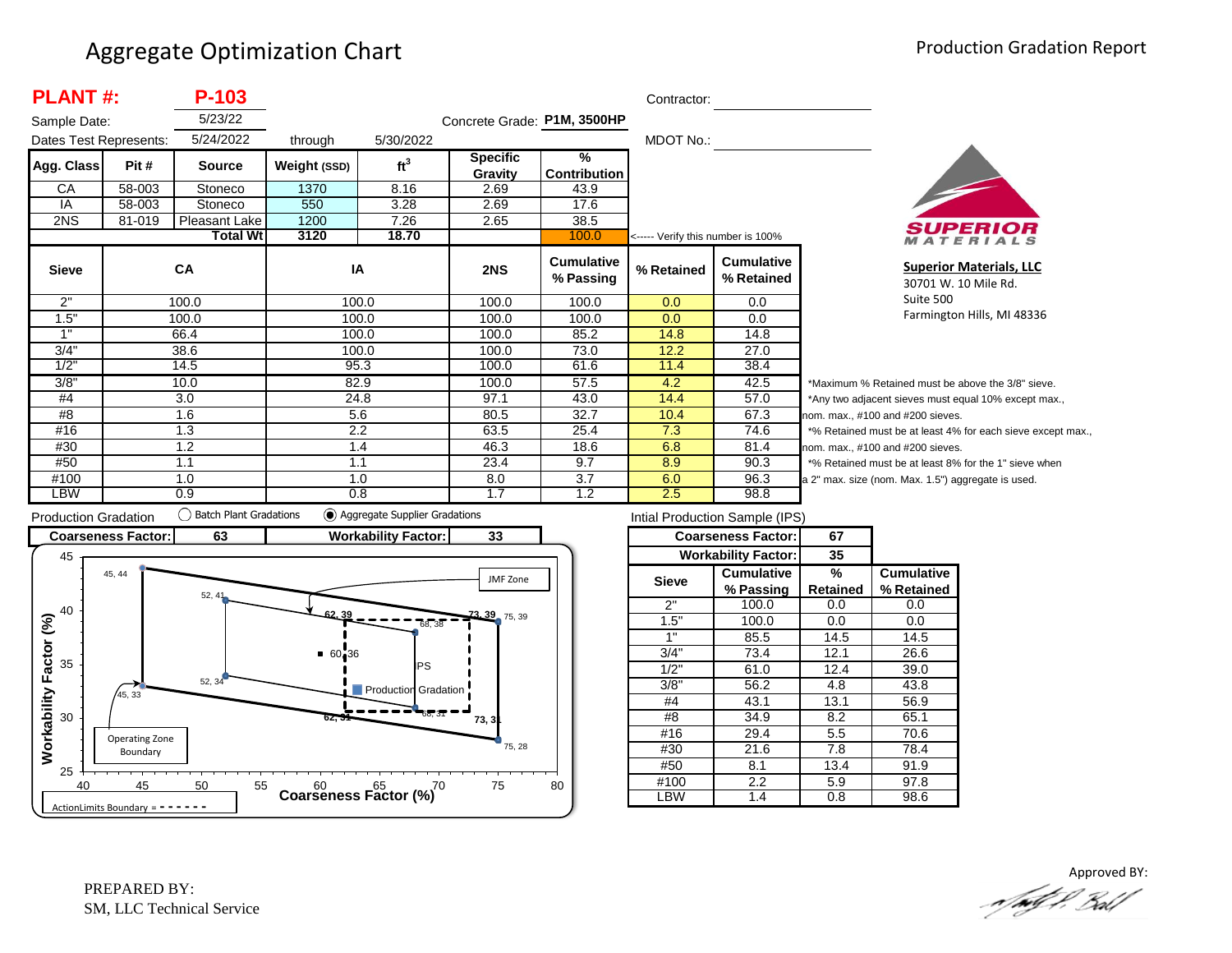| <b>PLANT#:</b>         |           | $P-12$          |              |                 |                             |                                | Contractor:                       |                                 |                  |
|------------------------|-----------|-----------------|--------------|-----------------|-----------------------------|--------------------------------|-----------------------------------|---------------------------------|------------------|
| Sample Date:           |           | 5/23/22         |              |                 | Concrete Grade: P1M, 3500HP |                                |                                   |                                 |                  |
| Dates Test Represents: |           | 5/24/2022       | through      | 5/30/2022       |                             |                                | MDOT No.:                         |                                 |                  |
| Agg. Class             | Pit #     | <b>Source</b>   | Weight (SSD) | ft <sup>3</sup> | <b>Specific</b><br>Gravity  | $\frac{9}{6}$<br>Contribution  |                                   |                                 |                  |
| CA                     | $71 - 47$ | Presque Isle    | 800          | 4.89            | 2.62                        | 26.1                           |                                   |                                 |                  |
| IA                     | 71-47     | Presque Isle    | 1020         | 6.24            | 2.62                        | 33.2                           |                                   |                                 |                  |
| 2NS                    | 63-115    | Ray Rd          | 1250         | 7.56            | 2.65                        | 40.7                           |                                   |                                 |                  |
|                        |           | <b>Total Wt</b> | 3070         | 18.69           |                             | 100.0                          | <----- Verify this number is 100% |                                 |                  |
| <b>Sieve</b>           |           | <b>CA</b>       | IA           |                 | 2NS                         | <b>Cumulative</b><br>% Passing | % Retained                        | <b>Cumulative</b><br>% Retained |                  |
| 2"                     |           | 100.0           | 100.0        |                 | 100.0                       | 100.0                          | 0.0                               | 0.0                             |                  |
| 1.5"                   |           | 97.9            | 100.0        |                 | 100.0                       | 99.5                           | 0.5                               | 0.5                             |                  |
| 1"                     |           | 36.7            | 100.0        |                 | 100.0                       | 83.5                           | 15.9                              | 16.5                            |                  |
| 3/4"                   |           | 13.3            | 93.2         |                 | 100.0                       | 75.1                           | 8.4                               | 24.9                            |                  |
| 1/2"                   |           | 5.1             | 59.3         |                 | 100.0                       | 61.7                           | 13.4                              | 38.3                            |                  |
| 3/8"                   |           | 4.1             | 31.9         |                 | 100.0                       | 52.4                           | 9.4                               | 47.6                            | *۱               |
| #4                     |           | 3.0             | 2.5          |                 | 96.7                        | 41.0                           | 11.4                              | 59.0                            | */               |
| #8                     |           | 2.6             | 1.3          |                 | 79.8                        | 33.6                           | 7.4                               | 66.4                            | nor              |
| #16                    |           | 2.4             | 1.3          |                 | 63.0                        | 26.7                           | 6.9                               | 73.3                            | $*$ <sup>o</sup> |
| #30                    |           | 2.4             | 1.3          |                 | 47.0                        | 20.2                           | 6.5                               | 79.8                            | nor              |
| #50                    |           | 2.3             | 1.3          |                 | 24.6                        | 11.0                           | 9.1                               | 89.0                            | $*$ <sup>o</sup> |
| #100                   |           | 2.1             | 1.2          |                 | 4.3                         | 2.7                            | 8.4                               | 97.3                            | a <sub>2</sub>   |
| LBW                    |           | 1.6             | 0.9          |                 | 0.7                         | 1.0                            | 1.7                               | 99.0                            |                  |



**Superior Materials, LLC** 30701 W. 10 Mile Rd. Suite 500 Farmington Hills, MI 48336

Maximum % Retained must be above the 3/8" sieve. Any two adjacent sieves must equal 10% except max., m. max., #100 and #200 sieves. % Retained must be at least 4% for each sieve except max., m. max., #100 and #200 sieves. % Retained must be at least 8% for the 1" sieve when " max. size (nom. Max. 1.5") aggregate is used.



| Intial Production Sample (IPS) |                            |          |                   |  |  |  |  |  |  |
|--------------------------------|----------------------------|----------|-------------------|--|--|--|--|--|--|
|                                | <b>Coarseness Factor:</b>  | 67       |                   |  |  |  |  |  |  |
|                                | <b>Workability Factor:</b> | 35       |                   |  |  |  |  |  |  |
| <b>Sieve</b>                   | <b>Cumulative</b>          | %        | <b>Cumulative</b> |  |  |  |  |  |  |
|                                | % Passing                  | Retained | % Retained        |  |  |  |  |  |  |
| 2"                             | 100.0                      | 0.0      | 0.0               |  |  |  |  |  |  |
| 1.5"                           | 99.6                       | 0.4      | 0.4               |  |  |  |  |  |  |
| 1"                             | 83.9                       | 15.7     | 16.1              |  |  |  |  |  |  |
| 3/4"                           | 74.0                       | 9.8      | 26.0              |  |  |  |  |  |  |
| 1/2"                           | 63.7                       | 10.3     | 36.3              |  |  |  |  |  |  |
| 3/8"                           | 56.4                       | 7.3      | 43.6              |  |  |  |  |  |  |
| #4                             | 43.0                       | 13.4     | 57.0              |  |  |  |  |  |  |
| #8                             | 35.1                       | 7.9      | 64.9              |  |  |  |  |  |  |
| #16                            | 29.0                       | 6.1      | 71.0              |  |  |  |  |  |  |
| #30                            | 20.9                       | 8.0      | 79.1              |  |  |  |  |  |  |
| #50                            | 8.1                        | 12.8     | 91.9              |  |  |  |  |  |  |
| #100                           | 1.6                        | 6.5      | 98.4              |  |  |  |  |  |  |
| -BW                            | 0.9                        | 0.8      | 99.1              |  |  |  |  |  |  |

Approved By:<br>Approved By: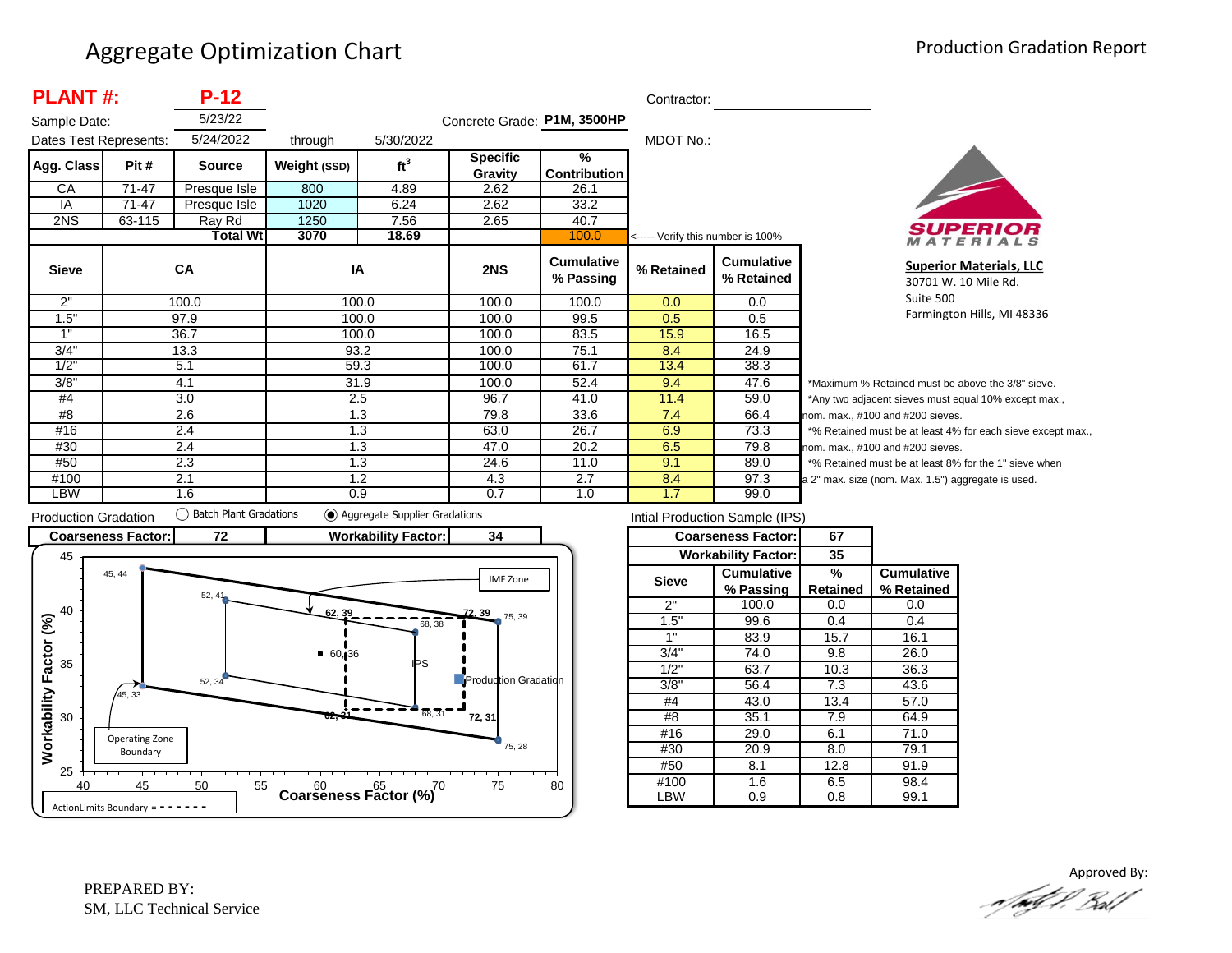| <b>PLANT#:</b>         |        | $P-32$          |              |                 |                             |                                      | Contractor:                       |                                 |
|------------------------|--------|-----------------|--------------|-----------------|-----------------------------|--------------------------------------|-----------------------------------|---------------------------------|
| Sample Date:           |        | 5/23/22         |              |                 | Concrete Grade: P1M, 3500HP |                                      |                                   |                                 |
| Dates Test Represents: |        | 5/24/2022       | through      | 5/30/2022       |                             |                                      | MDOT No.:                         |                                 |
| Agg. Class             | Pit #  | <b>Source</b>   | Weight (SSD) | ft <sup>3</sup> | <b>Specific</b><br>Gravity  | $\frac{9}{6}$<br><b>Contribution</b> |                                   |                                 |
| СA                     | 71-47  | Presque Isle    | 550          | 3.36            | 2.62                        | 17.9                                 |                                   |                                 |
| IA                     | 71-47  | Presque Isle    | 1270         | 7.77            | 2.62                        | 41.4                                 |                                   |                                 |
| 2NS                    | 95-013 | Smelter Bay     | 1250         | 7.56            | 2.65                        | 40.7                                 |                                   |                                 |
|                        |        | <b>Total Wt</b> | 3070         | 18.69           |                             | 100.0                                | <----- Verify this number is 100% |                                 |
| <b>Sieve</b>           |        | <b>CA</b>       | IA           |                 | 2NS                         | <b>Cumulative</b><br>% Passing       | % Retained                        | <b>Cumulative</b><br>% Retained |
| 2"                     |        | 100.0           |              | 100.0           | 100.0                       | 100.0                                | 0.0                               | 0.0                             |
| 1.5"                   |        | 97.9            |              | 100.0           | 100.0                       | 99.6                                 | 0.4                               | 0.4                             |
| 1"                     |        | 36.7            |              | 100.0           | 100.0                       | 88.7                                 | 11.0                              | 11.3                            |
| 3/4"                   |        | 13.3            | 93.2         |                 | 100.0                       | 81.7                                 | 7.0                               | 18.3                            |
| 1/2"                   |        | 5.1             | 59.3         |                 | 100.0                       | 66.2                                 | 15.5                              | 33.8                            |
| 3/8"                   |        | 4.1             | 31.9         |                 | 100.0                       | 54.6                                 | 11.5                              | 45.4                            |
| #4                     |        | 3.0             |              | 2.5             | 96.2                        | 40.7                                 | 13.9                              | 59.3                            |
| #8                     |        | 2.6             |              | 1.3             | 84.7                        | 35.5                                 | 5.3                               | 64.5<br>nc                      |
| #16                    |        | 2.4             |              | 1.3             | 69.1                        | 29.1                                 | 6.4                               | 70.9                            |
| #30                    |        | 2.4             |              | 1.3             | 50.6                        | 21.6                                 | 7.5                               | 78.4<br>nc                      |
| #50                    |        | 2.3             |              | 1.3             | 24.9                        | 11.1                                 | 10.5                              | 88.9                            |
| #100                   |        | 2.1             |              | 1.2             | 6.9                         | 3.7                                  | 7.4                               | 96.3<br>$a$ :                   |
| LBW                    |        | 1.6             | 0.9          |                 | 1.4                         | 1.2                                  | 2.5                               | 98.8                            |



**Superior Materials, LLC** 30701 W. 10 Mile Rd. Suite 500 Farmington Hills, MI 48336

Maximum % Retained must be above the 3/8" sieve. Any two adjacent sieves must equal 10% except max.,  $\mathsf{pm}$ . max., #100 and #200 sieves. % Retained must be at least 4% for each sieve except max.,  $om.$  max.,  $#100$  and  $#200$  sieves. % Retained must be at least 8% for the 1" sieve when 2" max. size (nom. Max. 1.5") aggregate is used.



| Intial Production Sample (IPS) |                            |          |                   |  |  |  |  |  |
|--------------------------------|----------------------------|----------|-------------------|--|--|--|--|--|
|                                | <b>Coarseness Factor:</b>  | 65       |                   |  |  |  |  |  |
|                                | <b>Workability Factor:</b> | 36       |                   |  |  |  |  |  |
| <b>Sieve</b>                   | Cumulative                 | %        | <b>Cumulative</b> |  |  |  |  |  |
|                                | % Passing                  | Retained | % Retained        |  |  |  |  |  |
| 2"                             | 100.0                      | 0.0      | 0.0               |  |  |  |  |  |
| 1.5"                           | 99.0                       | 0.6      | 0.6               |  |  |  |  |  |
| 1"                             | 84.0                       | 15.3     | 16.0              |  |  |  |  |  |
| 3/4"                           | 73.5                       | 10.5     | 26.5              |  |  |  |  |  |
| 1/2"                           | 65.2                       | 8.2      | 34.8              |  |  |  |  |  |
| 3/8"                           | 58.2                       | 7.1      | 41.8              |  |  |  |  |  |
| #4                             | 44.1                       | 14.1     | 55.9              |  |  |  |  |  |
| #8                             | 35.5                       | 8.6      | 64.5              |  |  |  |  |  |
| #16                            | 29.1                       | 6.4      | 70.9              |  |  |  |  |  |
| #30                            | 21.9                       | 7.3      | 78.1              |  |  |  |  |  |
| #50                            | 9.6                        | 12.2     | 90.4              |  |  |  |  |  |
| #100                           | 2.6                        | 7.1      | 97.4              |  |  |  |  |  |
| LBW                            | 1.0                        | 1.6      | 99.0              |  |  |  |  |  |
|                                |                            |          |                   |  |  |  |  |  |

Approved By:<br>Approved By: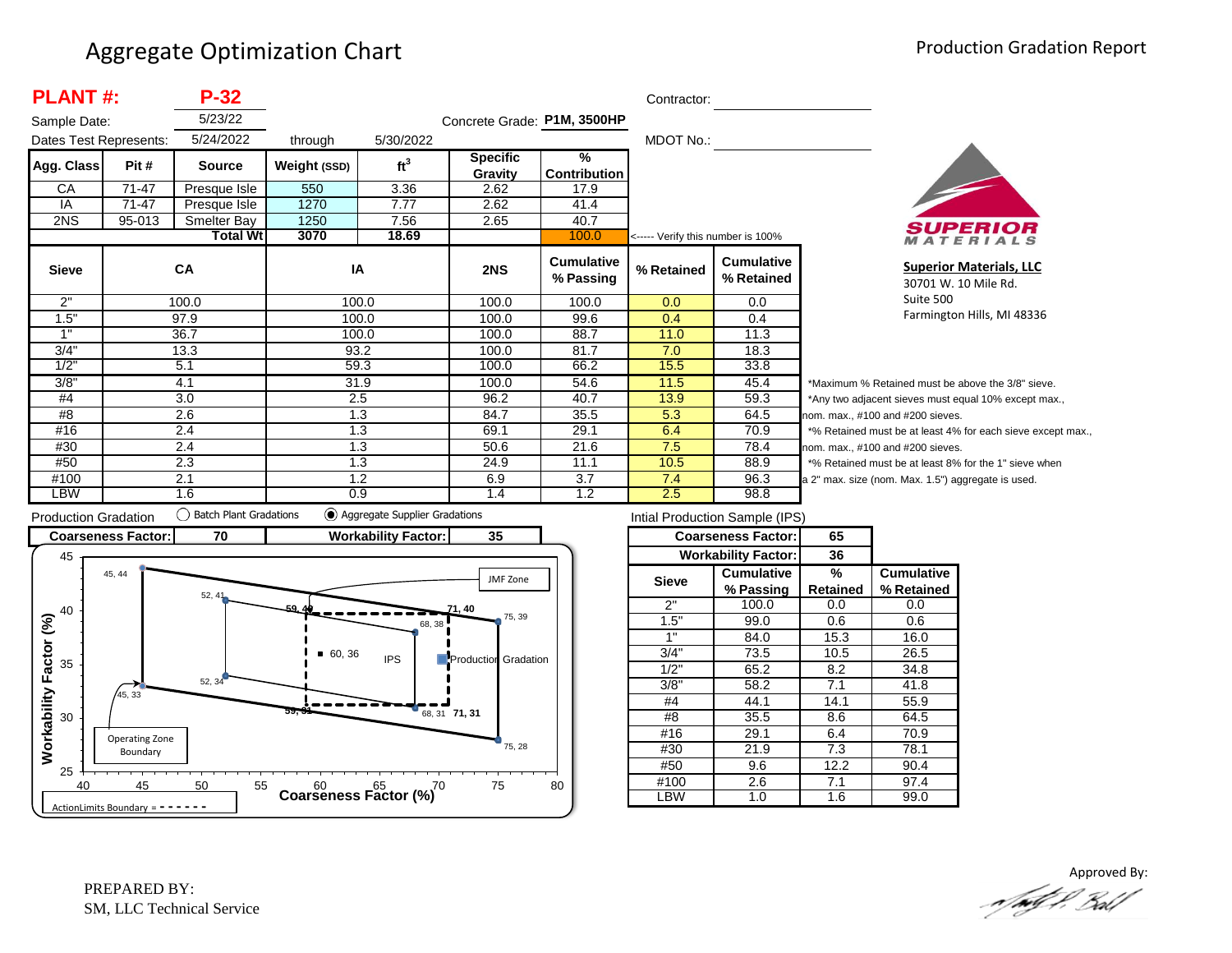| <b>PLANT#:</b>         |            | $P-35$          |              |                 |                             |                                      | Contractor:                       |                                 |          |
|------------------------|------------|-----------------|--------------|-----------------|-----------------------------|--------------------------------------|-----------------------------------|---------------------------------|----------|
| Sample Date:           |            | 5/23/22         |              |                 | Concrete Grade: P1M, 3500HP |                                      |                                   |                                 |          |
| Dates Test Represents: |            | 5/24/2022       | through      | 5/30/2022       |                             |                                      | MDOT No.:                         |                                 |          |
| Agg. Class             | Pit #      | <b>Source</b>   | Weight (SSD) | ft <sup>3</sup> | <b>Specific</b><br>Gravity  | $\frac{9}{6}$<br><b>Contribution</b> |                                   |                                 |          |
| CA                     | 58-003     | Stoneco         | 1370         | 8.16            | 2.69                        | 43.9                                 |                                   |                                 |          |
| IA                     | 58-003     | Stoneco         | 550          | 3.28            | 2.69                        | 17.6                                 |                                   |                                 |          |
| 2NS                    | 81-019     | Pleasant Lake   | 1200         | 7.26            | 2.65                        | 38.5                                 |                                   |                                 |          |
|                        |            | <b>Total Wt</b> | 3120         | 18.70           |                             | 100.0                                | <----- Verify this number is 100% |                                 |          |
| <b>Sieve</b>           |            | CA              | IA           |                 | 2NS                         | <b>Cumulative</b><br>% Passing       | % Retained                        | <b>Cumulative</b><br>% Retained |          |
| 2"                     |            | 100.0           |              | 100.0           | 100.0                       | 100.0                                | 0.0                               | 0.0                             |          |
| 1.5"                   |            | 100.0           |              | 100.0           | 100.0                       | 100.0                                | 0.0                               | 0.0                             |          |
| 1"                     |            | 66.4            |              | 100.0           | 100.0                       | 85.2                                 | 14.8                              | 14.8                            |          |
| 3/4"                   |            | 38.6            |              | 100.0           | 100.0                       | 73.0                                 | 12.2                              | 27.0                            |          |
| 1/2"                   |            | 14.5            |              | 95.3            | 100.0                       | 61.6                                 | 11.4                              | 38.4                            |          |
| 3/8"                   |            | 10.0            |              | 82.9            | 100.0                       | 57.5                                 | 4.2                               | 42.5                            | $^\star$ |
| #4                     |            | 3.0             |              | 24.8            | 97.1                        | 43.0                                 | 14.4                              | 57.0                            | $^\star$ |
| #8                     |            | 1.6             | 5.6          |                 | 80.5                        | 32.7                                 | 10.4                              | 67.3                            | no       |
| #16                    | 1.3<br>2.2 |                 |              | 63.5            | 25.4                        | 7.3                                  | 74.6                              |                                 |          |
| #30                    |            | 1.2             |              | 1.4             | 46.3                        | 18.6                                 | 6.8                               | 81.4                            | no       |
| #50                    |            | 1.1             | 1.1          |                 | 23.4                        | 9.7                                  | 8.9                               | 90.3                            |          |
| #100                   |            | 1.0             |              | 1.0             | 8.0                         | 3.7                                  | 6.0                               | 96.3                            | la 2     |
| LBW                    |            | 0.9             | 0.8          |                 | 1.7                         | 1.2                                  | 2.5                               | 98.8                            |          |



**Superior Materials, LLC** 30701 W. 10 Mile Rd. Suite 500 Farmington Hills, MI 48336

Maximum % Retained must be above the 3/8" sieve. Any two adjacent sieves must equal 10% except max.,  $em.$  max.,  $#100$  and  $#200$  sieves. % Retained must be at least 4% for each sieve except max.,  $km.$  max.,  $#100$  and  $#200$  sieves. % Retained must be at least 8% for the 1" sieve when 2" max. size (nom. Max. 1.5") aggregate is used.



| Intial Production Sample (IPS) |                            |                 |                   |  |  |  |  |  |  |
|--------------------------------|----------------------------|-----------------|-------------------|--|--|--|--|--|--|
|                                | <b>Coarseness Factor:</b>  | 67              |                   |  |  |  |  |  |  |
|                                | <b>Workability Factor:</b> | 35              |                   |  |  |  |  |  |  |
| <b>Sieve</b>                   | <b>Cumulative</b>          | %               | <b>Cumulative</b> |  |  |  |  |  |  |
|                                | % Passing                  | <b>Retained</b> | % Retained        |  |  |  |  |  |  |
| 2"                             | 100.0                      | 0.0             | 0.0               |  |  |  |  |  |  |
| 1.5"                           | 100.0                      | 0.0             | 0.0               |  |  |  |  |  |  |
| 1"                             | 86.9                       | 13.1            | 13.1              |  |  |  |  |  |  |
| 3/4"                           | 76.1                       | 10.8            | 23.9              |  |  |  |  |  |  |
| 1/2"                           | 63.7                       | 12.4            | 36.3              |  |  |  |  |  |  |
| 3/8"                           | 56.2                       | 7.5             | 43.8              |  |  |  |  |  |  |
| #4                             | 43.2                       | 13.0            | 56.8              |  |  |  |  |  |  |
| #8                             | 34.7                       | 8.5             | 65.3              |  |  |  |  |  |  |
| #16                            | 27.5                       | 7.2             | 72.5              |  |  |  |  |  |  |
| #30                            | 20.6                       | 7.0             | 79.4              |  |  |  |  |  |  |
| #50                            | 9.0                        | 11.6            | 91.0              |  |  |  |  |  |  |
| #100                           | 2.1                        | 6.9             | 97.9              |  |  |  |  |  |  |
| ∟BW                            | 1.0                        | 1.1             | 99.0              |  |  |  |  |  |  |

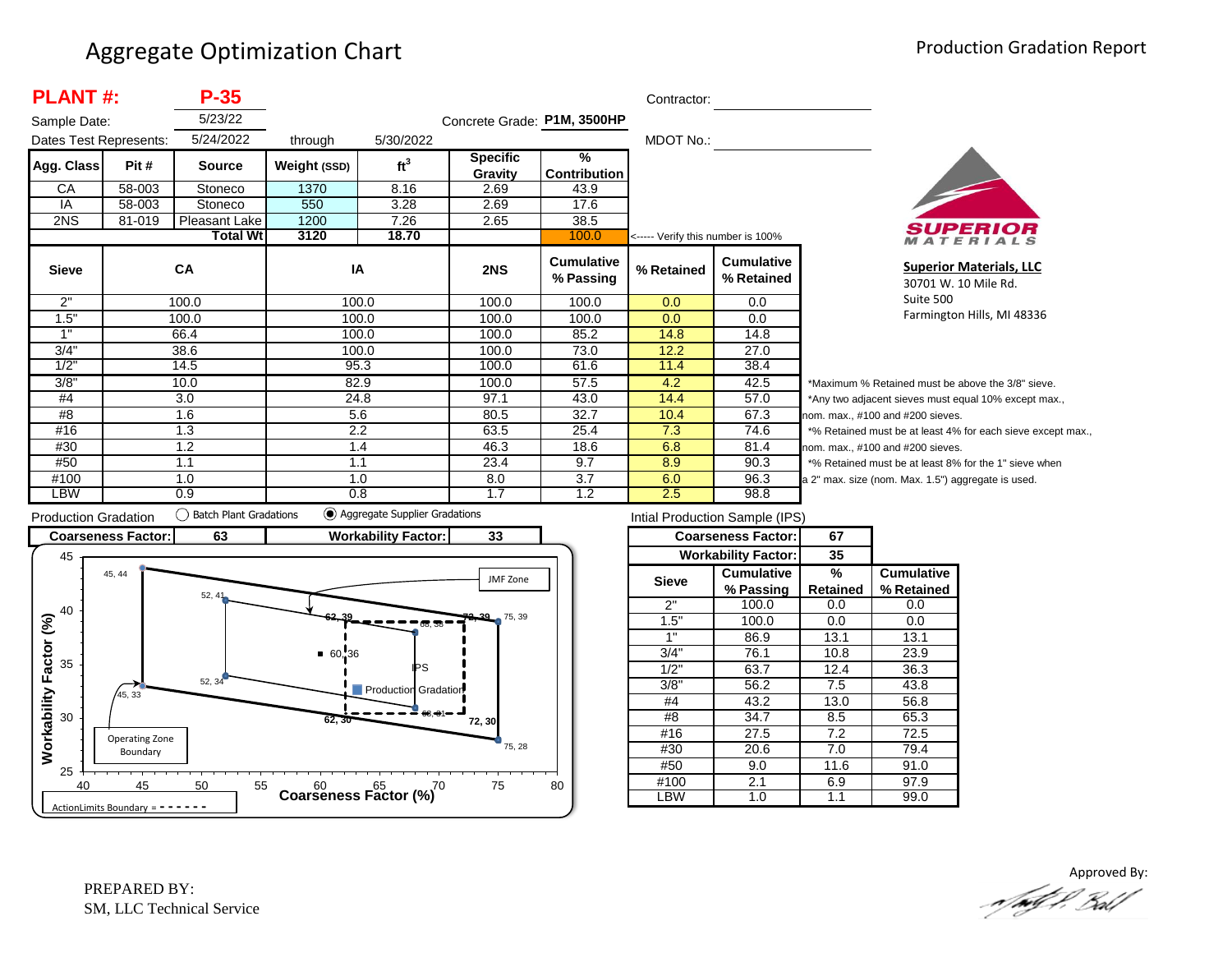| <b>PLANT#:</b>         |       | P-36            |              |                 |                             |                                | Contractor:                       |                                 |                  |
|------------------------|-------|-----------------|--------------|-----------------|-----------------------------|--------------------------------|-----------------------------------|---------------------------------|------------------|
| Sample Date:           |       | 5/23/22         |              |                 | Concrete Grade: P1M, 3500HP |                                |                                   |                                 |                  |
| Dates Test Represents: |       | 5/24/2022       | through      | 5/30/2022       |                             |                                | MDOT No.:                         |                                 |                  |
| Agg. Class             | Pit # | <b>Source</b>   | Weight (SSD) | ft <sup>3</sup> | <b>Specific</b><br>Gravity  | ℅<br><b>Contribution</b>       |                                   |                                 |                  |
| CA                     | 71-47 | Presque Isle    | 600          | 3.67            | 2.62                        | 19.5                           |                                   |                                 |                  |
| IA                     | 71-47 | Presque Isle    | 1270         | 7.77            | 2.62                        | 41.4                           |                                   |                                 |                  |
| 2NS                    | 63-92 | Grange Hall     | 1200         | 7.26            | 2.65                        | 39.1                           |                                   |                                 |                  |
|                        |       | <b>Total Wt</b> | 3070         | 18.70           |                             | 100.0                          | <----- Verify this number is 100% |                                 |                  |
| <b>Sieve</b>           |       | <b>CA</b>       | IA           |                 | 2NS                         | <b>Cumulative</b><br>% Passing | % Retained                        | <b>Cumulative</b><br>% Retained |                  |
| 2"                     |       | 100.0           |              | 100.0           | 100.0                       | 100.0                          | 0.0                               | $0.0\,$                         |                  |
| 1.5"                   |       | 97.9            |              | 100.0           | 100.0                       | 99.6                           | 0.4                               | 0.4                             |                  |
| 1"                     |       | 36.7            |              | 100.0           | 100.0                       | 87.6                           | 12.0                              | 12.4                            |                  |
| 3/4"                   |       | 13.3            |              | 93.2            | 100.0                       | 80.2                           | 7.4                               | 19.8                            |                  |
| 1/2"                   |       | 5.1             |              | 59.3            | 100.0                       | 64.6                           | 15.6                              | 35.4                            |                  |
| 3/8"                   | 4.1   |                 | 31.9         |                 | 100.0                       | 53.1                           | 11.5                              | 46.9                            | *۱               |
| #4                     | 3.0   |                 | 2.5          |                 | 97.2                        | 39.6                           | 13.5                              | 60.4                            | */               |
| #8                     | 2.6   |                 | 1.3          |                 | 81.2                        | 32.8                           | 6.8                               | 67.2                            | nor              |
| #16                    | 2.4   |                 | 1.3          |                 | 66.4                        | 27.0                           | 5.8                               | 73.0                            | $*$ <sup>o</sup> |
| #30                    | 2.4   |                 | 1.3          |                 | 48.8                        | 20.1                           | 6.9                               | 79.9                            | nor              |
| #50                    | 2.3   |                 | 1.3          |                 | 22.6                        | 9.8                            | 10.3                              | 90.2                            | $*$ <sup>o</sup> |
| #100                   | 2.1   |                 | 1.2          |                 | 2.5                         | 1.9                            | 7.9                               | 98.1                            | a <sub>2</sub>   |
| LBW                    |       | 1.6             | 0.9          |                 | 0.4                         | 0.8                            | 1.0                               | 99.2                            |                  |



**Superior Materials, LLC** 30701 W. 10 Mile Rd. Suite 500 Farmington Hills, MI 48336

Maximum % Retained must be above the 3/8" sieve. Any two adjacent sieves must equal 10% except max., m. max., #100 and #200 sieves. % Retained must be at least 4% for each sieve except max., m. max., #100 and #200 sieves. % Retained must be at least 8% for the 1" sieve when <sup>2</sup> max. size (nom. Max. 1.5") aggregate is used.



|              | Intial Production Sample (IPS) |          |                   |  |
|--------------|--------------------------------|----------|-------------------|--|
|              | <b>Coarseness Factor:</b>      | 67       |                   |  |
|              | <b>Workability Factor:</b>     | 35       |                   |  |
| <b>Sieve</b> | <b>Cumulative</b>              | %        | <b>Cumulative</b> |  |
|              | % Passing                      | Retained | % Retained        |  |
| 2"           | 100.0                          | 0.0      | 0.0               |  |
| 1.5"         | 100.0                          | 0.0      | 0.0               |  |
| 1"           | 85.0                           | 15.0     | 15.0              |  |
| 3/4"         | 72.1                           | 12.9     | 27.9              |  |
| 1/2"         | 64.5                           | 7.6      | 35.5              |  |
| 3/8"         | 56.5                           | 8.0      | 43.5              |  |
| #4           | 42.7                           | 13.8     | 57.3              |  |
| #8           | 34.9                           | 7.8      | 65.1              |  |
| #16          | 29.0                           | 5.9      | 71.0              |  |
| #30          | 21.0                           | 8.0      | 79.0              |  |
| #50          | 8.2                            | 12.8     | 91.8              |  |
| #100         | 1.6                            | 6.5      | 98.4              |  |
| LBW          | 0.7                            | 0.9      | 99.3              |  |
|              |                                |          |                   |  |

Approved By:<br>Approved By: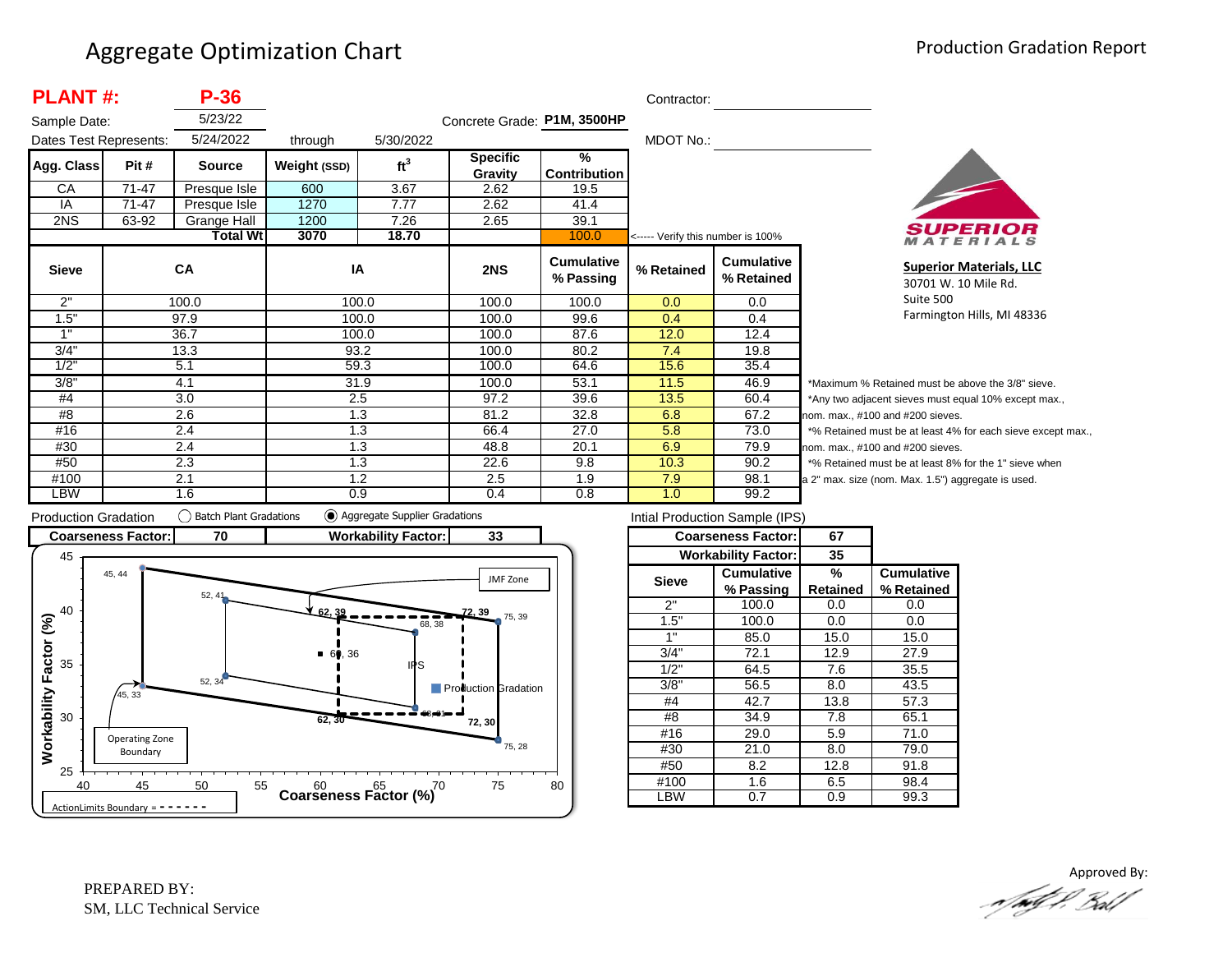| <b>PLANT#:</b> |                        | P-39                   |              |                 |                             |                                | Contractor:                       |                                 |                |
|----------------|------------------------|------------------------|--------------|-----------------|-----------------------------|--------------------------------|-----------------------------------|---------------------------------|----------------|
| Sample Date:   |                        | 5/23/22                |              |                 | Concrete Grade: P1M, 3500HP |                                |                                   |                                 |                |
|                | Dates Test Represents: | 5/24/2022              | through      | 5/30/2022       |                             |                                | MDOT No.:                         |                                 |                |
| Agg. Class     | Pit #                  | <b>Source</b>          | Weight (SSD) | ft <sup>3</sup> | <b>Specific</b>             | $\frac{9}{6}$                  |                                   |                                 |                |
|                |                        |                        |              |                 | Gravity                     | <b>Contribution</b>            |                                   |                                 |                |
| СA             | 71-47                  | Presque Isle           | 1020         | 6.24            | 2.62                        | 33.2                           |                                   |                                 |                |
| IA             | 71-47                  | Presque Isle           | 800          | 4.89            | 2.62                        | 26.1                           |                                   |                                 |                |
| 2NS            | 44-051                 | <b>Krake Willis Rd</b> | 1250         | 7.56            | 2.65                        | 40.7                           |                                   |                                 |                |
|                |                        | <b>Total Wtl</b>       | 3070         | 18.69           |                             | 100.0                          | <----- Verify this number is 100% |                                 |                |
| <b>Sieve</b>   |                        | CA                     | IA           |                 | 2NS                         | <b>Cumulative</b><br>% Passing | % Retained                        | <b>Cumulative</b><br>% Retained |                |
| 2"             |                        | 100.0                  | 100.0        |                 | 100.0                       | 100.0                          | 0.0                               | 0.0                             |                |
| 1.5"           |                        | 99.4                   | 100.0        |                 | 100.0                       | 99.8                           | 0.2                               | 0.2                             |                |
| 1"             |                        | 49.0                   | 100.0        |                 | 100.0                       | 83.1                           | 16.7                              | 16.9                            |                |
| 3/4"           |                        | 13.6                   | 99.1         |                 | 100.0                       | 71.1                           | 12.0                              | 28.9                            |                |
| 1/2"           |                        | 3.2                    | 83.7         |                 | 100.0                       | 63.6                           | 7.5                               | 36.4                            |                |
| 3/8"           |                        | 2.1                    | 59.2         |                 | 100.0                       | 56.8                           | 6.7                               | 43.2                            | *Μ             |
| #4             | 1.6                    |                        | 16.1         |                 | 96.1                        | 43.9                           | 13.0                              | 56.1                            | *Α             |
| #8             | 1.4                    |                        | 6.6          |                 | 79.7                        | 34.6                           | 9.2                               | 65.4                            | nor            |
| #16            | 1.4                    |                        | 3.9          |                 | 65.0                        | 27.9                           | 6.7                               | 72.1                            | $*_{\circ}$    |
| #30            |                        | 1.4                    | 3.3          |                 | 49.4                        | 21.4                           | 6.5                               | 78.6                            | nor            |
| #50            |                        | 1.2                    | 2.9          |                 | 26.8                        | 12.1                           | 9.4                               | 87.9                            | $*_{\circ}$    |
| #100           |                        | 2.7<br>1.2             |              |                 | 8.6                         | 4.6                            | 7.5                               | 95.4                            | a <sub>2</sub> |
| LBW            | 1.0                    |                        | 2.4          |                 | 1.2                         | 1.4                            | 3.2                               | 98.6                            |                |



**Superior Materials, LLC** 30701 W. 10 Mile Rd. Suite 500 Farmington Hills, MI 48336

Maximum % Retained must be above the 3/8" sieve. Any two adjacent sieves must equal 10% except max., m. max., #100 and #200 sieves. % Retained must be at least 4% for each sieve except max., m. max., #100 and #200 sieves. % Retained must be at least 8% for the 1" sieve when " max. size (nom. Max. 1.5") aggregate is used.



| Intial Production Sample (IPS) |                            |          |                   |  |  |  |  |
|--------------------------------|----------------------------|----------|-------------------|--|--|--|--|
|                                | <b>Coarseness Factor:</b>  | 65       |                   |  |  |  |  |
|                                | <b>Workability Factor:</b> | 35       |                   |  |  |  |  |
| Sieve                          | <b>Cumulative</b>          | %        | <b>Cumulative</b> |  |  |  |  |
|                                | % Passing                  | Retained | % Retained        |  |  |  |  |
| 2"                             | 100.0                      | 0.0      | 0.0               |  |  |  |  |
| 1.5"                           | 99.6                       | 0.4      | 0.4               |  |  |  |  |
| 1"                             | 83.9                       | 15.7     | 16.1              |  |  |  |  |
| 3/4"                           | 74.1                       | 9.8      | 25.9              |  |  |  |  |
| 1/2"                           | 64.3                       | 9.7      | 35.7              |  |  |  |  |
| $3/8$ <sup>"</sup>             | 57.5                       | 6.8      | 42.5              |  |  |  |  |
| #4                             | 44.5                       | 13.1     | 55.5              |  |  |  |  |
| #8                             | 35.1                       | 9.4      | 64.9              |  |  |  |  |
| #16                            | 27.9                       | 7.2      | 72.1              |  |  |  |  |
| #30                            | 21.7                       | 6.2      | 78.3              |  |  |  |  |
| #50                            | 12.6                       | 9.1      | 87.4              |  |  |  |  |
| #100<br>3.5                    |                            | 9.1      | 96.5              |  |  |  |  |
| .BW                            | $\overline{1.2}$           | 2.4      | 98.8              |  |  |  |  |

Approved By:<br>Approved By: